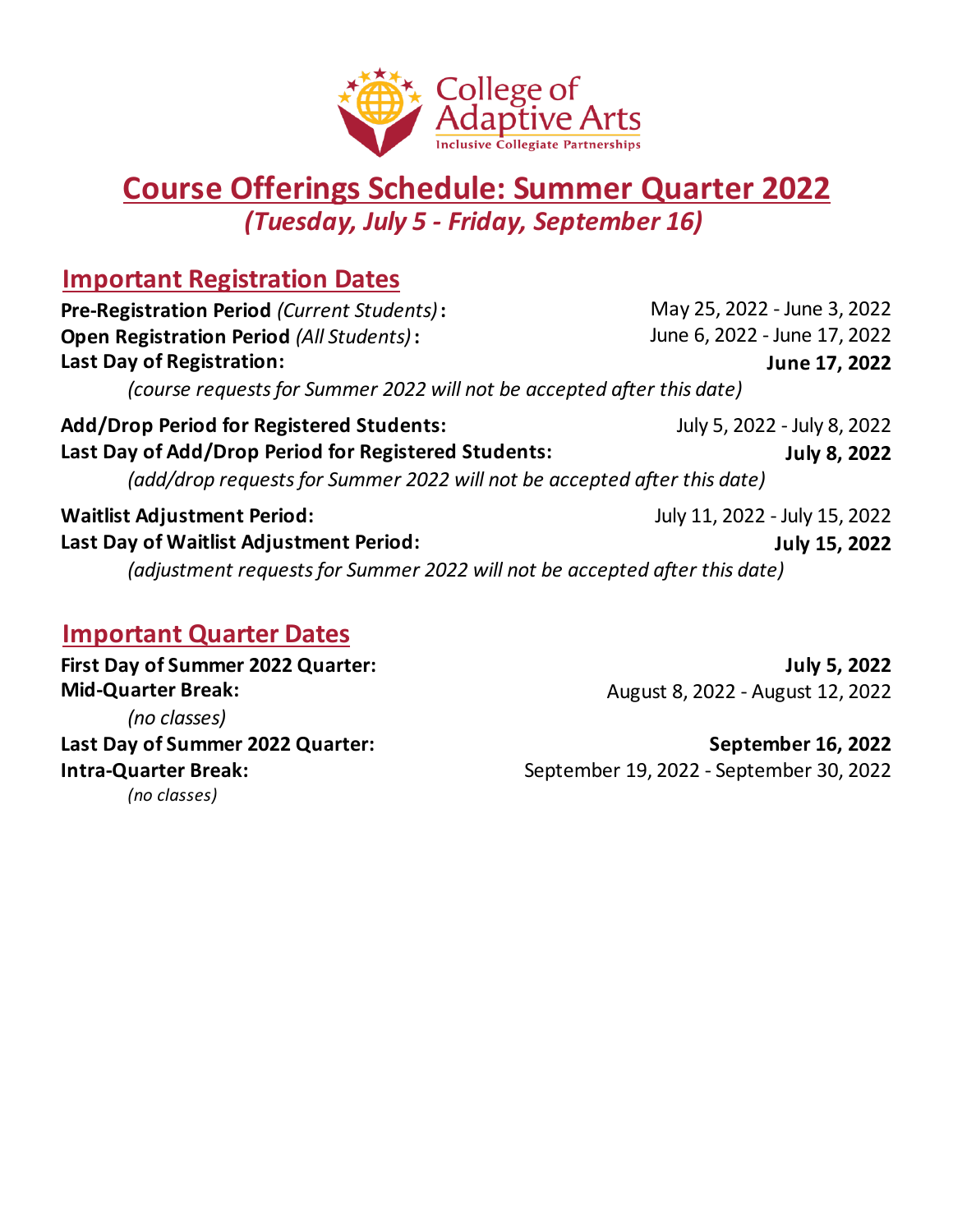

## **Course Offerings Schedule: Summer Quarter 2022** *(Tuesday, July 5 - Friday, September 16)*

| <b>Day</b>                                                                                          | <b>Time</b>         | <b>Class Name</b>                                         | <b>Lead</b>       | <b>Type</b>   |  |  |  |  |
|-----------------------------------------------------------------------------------------------------|---------------------|-----------------------------------------------------------|-------------------|---------------|--|--|--|--|
| <b>Monday</b>                                                                                       | 3:00 pm - 4:00 pm   | Pound Fitness: Monday to the Max +                        | <b>Matarangas</b> | <b>Hybrid</b> |  |  |  |  |
|                                                                                                     | 3:00 pm - 4:00 pm   | <b>World History</b>                                      | Heathcote         | <b>Hybrid</b> |  |  |  |  |
|                                                                                                     | 4:30 pm - 5:30 pm   | <b>Belly Dancing</b>                                      | <b>Matarangas</b> | <b>TBD</b>    |  |  |  |  |
|                                                                                                     | 4:30 pm - 5:30 pm   | Concert Choir 101                                         | Ramirez           | Zoom          |  |  |  |  |
|                                                                                                     | 4:30 pm - 5:30 pm   | Sign Language 101 A +                                     | Weaver            | Zoom          |  |  |  |  |
|                                                                                                     | 6:00 pm - 7:00 pm   | <b>Fitness Fusion Dance Party: Happy Feet</b>             | <b>Matarangas</b> | Zoom          |  |  |  |  |
|                                                                                                     | 6:00 pm - 7:00 pm   | The Joy of Baking                                         | <b>Kim</b>        | Zoom          |  |  |  |  |
|                                                                                                     | 10:30 am - 11:30 am | Graduate Voiceover 102*                                   | <b>Matarangas</b> | <b>TBD</b>    |  |  |  |  |
|                                                                                                     | 10:30 am - 11:30 am | <b>Joy of Ballet</b>                                      | Ramirez           | Zoom          |  |  |  |  |
|                                                                                                     | 10:30 am - 11:30 am | Speaking with Confidence 101 A +                          | Weaver            | Zoom          |  |  |  |  |
|                                                                                                     | 12:00 pm - 1:00 pm  | <b>Computer Coding I</b>                                  | Reisman           | <b>Hybrid</b> |  |  |  |  |
|                                                                                                     | 12:00 pm - 1:00 pm  | Graduate Scene Study*                                     | Riley             | <b>Hybrid</b> |  |  |  |  |
|                                                                                                     | 12:00 pm - 1:00 pm  | <b>Reading Partners 101</b>                               | Weaver            | Zoom          |  |  |  |  |
|                                                                                                     | 1:30 pm - 2:30 pm   | Acting 103: Stage Performance*                            | Riley             | <b>Hybrid</b> |  |  |  |  |
|                                                                                                     | 1:30 pm - 2:30 pm   | <b>Digital Arts</b>                                       | Reisman           | <b>Hybrid</b> |  |  |  |  |
|                                                                                                     | 1:30 pm - 2:30 pm   | <b>Music Appreciation: Composer Legends</b>               | Lea               | Zoom          |  |  |  |  |
| Tuesday                                                                                             | 1:30 pm - 2:30 pm   | Science Special Topics A: The Animal Kingdom              | Coronado          | Zoom          |  |  |  |  |
|                                                                                                     | 3:00 pm - 4:00 pm   | Contemporary & Cultural Dance                             | Matarangas        | <b>TBD</b>    |  |  |  |  |
|                                                                                                     | 3:00 pm - 4:00 pm   | Film Studies 101                                          | <b>Dubinsky</b>   | Zoom          |  |  |  |  |
|                                                                                                     | 3:00 pm - 4:00 pm   | <b>Innercise: Mindfulness &amp; Compassion</b>            | Lea               | Zoom          |  |  |  |  |
|                                                                                                     | 3:00 pm - 4:00 pm   | <b>Science Special Topics B: Paleontology</b>             | Coronado          | <b>Hybrid</b> |  |  |  |  |
|                                                                                                     | 4:00 pm - 4:30 pm   | YANA/Student Checkin Club                                 | Pursai            | <b>Hybrid</b> |  |  |  |  |
|                                                                                                     | 4:30 pm - 5:30 pm   | Dance of Peace: Joy of Living +                           | Ramirez           | Zoom          |  |  |  |  |
|                                                                                                     | 4:30 pm - 5:30 pm   | Computer Coding II*                                       | Reisman           | <b>Hybrid</b> |  |  |  |  |
|                                                                                                     | 4:30 pm - 5:30 pm   | Traditional Art: Elements of Art +                        | Ferguson          | Zoom          |  |  |  |  |
|                                                                                                     | 6:00 pm - 7:00 pm   | Easy Peasy Book Creation: Writing&Illustration   Ferguson |                   | Zoom          |  |  |  |  |
| *Graduate class, prerequisites required. Contact the lead instructor for specific information       |                     |                                                           |                   |               |  |  |  |  |
| **Post-Graduate class, prerequisites required. Contact the lead instructor for specific information |                     |                                                           |                   |               |  |  |  |  |
| +Course offered on multiple days. See Waitlist policies                                             |                     |                                                           |                   |               |  |  |  |  |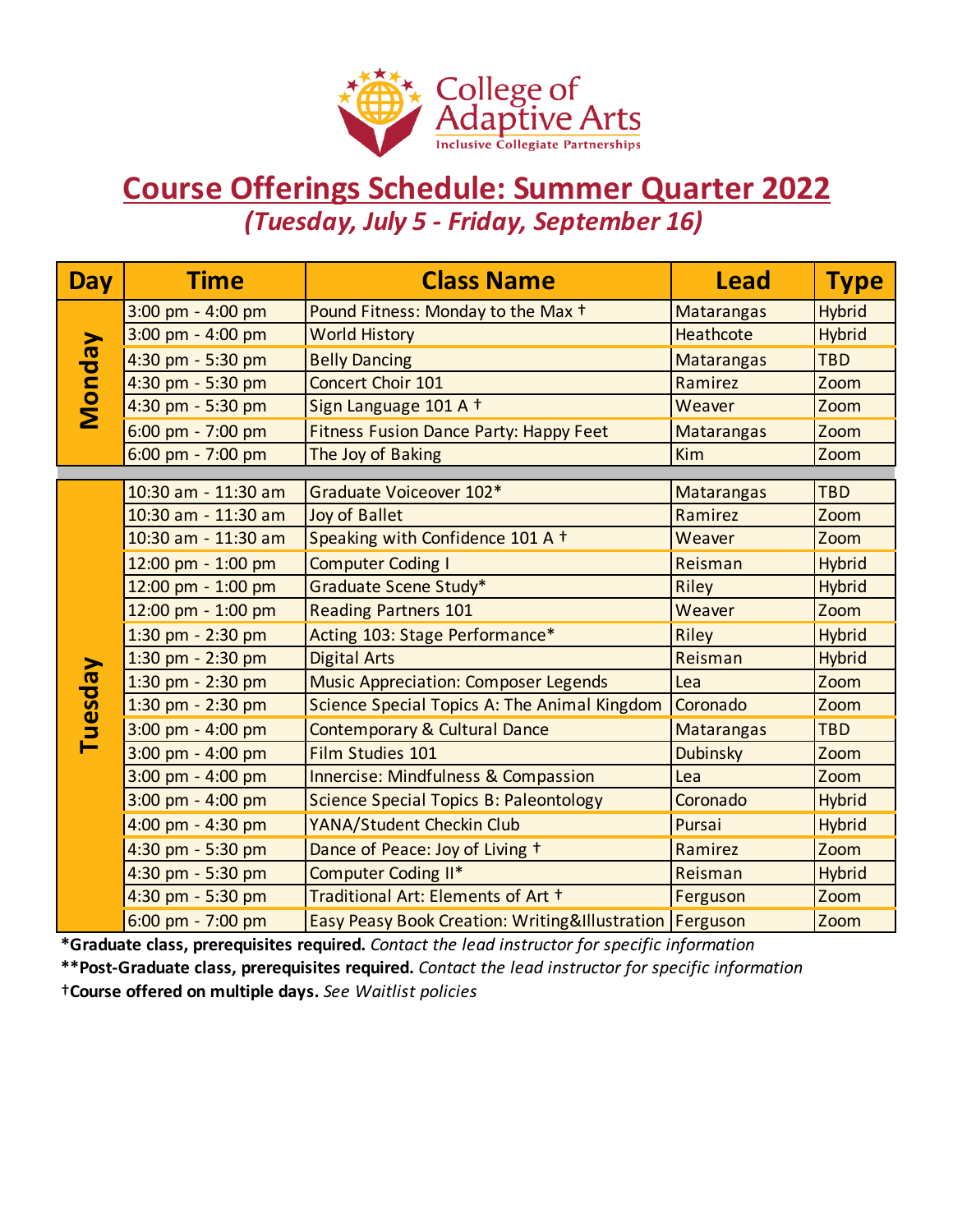

## **Course Offerings Schedule: Summer Quarter 2022** *(Tuesday, July 5 - Friday, September 16)*

| <b>Day</b>                                                                                          | <b>Time</b>           | <b>Class Name</b>                        | <b>Lead</b>       | <b>Type</b>   |  |  |  |
|-----------------------------------------------------------------------------------------------------|-----------------------|------------------------------------------|-------------------|---------------|--|--|--|
| <b>Wednesday</b>                                                                                    | 10:30 am - 11:30 am   | <b>Joy of Broadway Dance</b>             | Zillman           | <b>Hybrid</b> |  |  |  |
|                                                                                                     | 10:30 am - 11:30 am   | Pop Culture 101 A +                      | Lindsay           | <b>TBD</b>    |  |  |  |
|                                                                                                     | 12:00 pm - 1:00 pm    | Poetry                                   | Weaver            | Zoom          |  |  |  |
|                                                                                                     | 12:00 pm - 1:00 pm    | <b>Seated Chair Yoga</b>                 | Ramirez           | <b>Hybrid</b> |  |  |  |
|                                                                                                     | 12:00 pm - 1:00 pm    | Traditional Art: Art Interpretation +    | Lindsay           | <b>TBD</b>    |  |  |  |
|                                                                                                     | 1:30 pm - 2:30 pm     | Computer Gaming 101 At                   | Lindsay           | <b>TBD</b>    |  |  |  |
|                                                                                                     | 1:30 pm - 2:30 pm     | Graduate Sign Language 102*              | Weaver            | Zoom          |  |  |  |
|                                                                                                     | 3:00 pm - 4:00 pm     | <b>Food Smarts: The Art of Nutrition</b> | Schmidt           | Zoom          |  |  |  |
|                                                                                                     | 3:00 pm - 4:00 pm     | Pound Fitness: Workout Wednesday +       | <b>Matarangas</b> | <b>Hybrid</b> |  |  |  |
|                                                                                                     | 4:30 pm - 5:30 pm     | <b>Introduction to Employment Skills</b> | Pursai            | <b>Hybrid</b> |  |  |  |
|                                                                                                     | 4:30 pm - 5:30 pm     | <b>Pet Palooza: Caring for Animals</b>   | Ferguson          | Zoom          |  |  |  |
|                                                                                                     | 4:30 pm - 5:30 pm     | Write Your Own Song*                     | Reisman           | Zoom          |  |  |  |
|                                                                                                     | 6:00 pm - 7:00 pm     | Spanish 101                              | Coronado          | Zoom          |  |  |  |
|                                                                                                     | 6:00 pm - 7:00 pm     | The Art of Healthful Cooking             | Schmidt           | Zoom          |  |  |  |
|                                                                                                     | 10:00 am - 10:30 am   | YANA/Student Checkin Club                | Pursai            | <b>Hybrid</b> |  |  |  |
|                                                                                                     | 10:30 am - 11:30 am   | <b>Basic Computer Skills</b>             | Reisman           | <b>Hybrid</b> |  |  |  |
|                                                                                                     | 10:30 am - 11:30 am   | Dance of Peace: Healthy & Happy +        | Ramirez           | <b>Hybrid</b> |  |  |  |
|                                                                                                     | 10:30 am - 11:30 am   | <b>Reading &amp; Writing Workshop</b>    | Weaver            | Zoom          |  |  |  |
|                                                                                                     | 12:00 pm - 1:00 pm    | <b>Adaptive Guitar</b>                   | Ramirez           | Hybrid        |  |  |  |
|                                                                                                     | 12:00 pm - 1:00 pm    | Pop Culture 101 B +                      | Lindsay           | <b>TBD</b>    |  |  |  |
|                                                                                                     | 1:30 pm - 2:30 pm     | Acting 102: Acting for Theatre           | <b>Thrasher</b>   | Zoom          |  |  |  |
|                                                                                                     | 1:30 pm - 2:30 pm     | Graduate Digital Arts*                   | Reisman           | <b>Hybrid</b> |  |  |  |
|                                                                                                     | 1:30 pm - 2:30 pm     | Speaking with Confidence 101 B +         | Weaver            | Zoom          |  |  |  |
| <b>Thursday</b>                                                                                     | $3:00$ pm - $4:00$ pm | Graduate Dance: Fun in the Sun*          | <b>Matarangas</b> | <b>Hybrid</b> |  |  |  |
|                                                                                                     | 3:00 pm - 4:00 pm     | <b>Technical Theatre &amp; Design</b>    | Thrasher          | Zoom          |  |  |  |
|                                                                                                     | 3:00 pm - 4:00 pm     | U.S. History                             | Heathcote         | <b>Hybrid</b> |  |  |  |
|                                                                                                     | 4:30 pm - 5:30 pm     | Graduate Dance: Fall Festival*           | Matarangas        | <b>Hybrid</b> |  |  |  |
|                                                                                                     | 4:30 pm - 5:30 pm     | Voiceover 101                            | Thrasher          | Zoom          |  |  |  |
|                                                                                                     | 6:00 pm - 7:00 pm     | <b>Acting 101: Theatre Games</b>         | <b>Thrasher</b>   | Zoom          |  |  |  |
|                                                                                                     | $6:00$ pm - 7:00 pm   | Beginning Still Life: Drawing & Painting | Ferguson          | Zoom          |  |  |  |
|                                                                                                     | 6:00 pm - 7:00 pm     | <b>Graduate Writing Lab*</b>             | Weaver            | Zoom          |  |  |  |
| *Graduate class, prerequisites required. Contact the lead instructor for specific information       |                       |                                          |                   |               |  |  |  |
| **Post-Graduate class, prerequisites required. Contact the lead instructor for specific information |                       |                                          |                   |               |  |  |  |
| +Course offered on multiple days. See Waitlist policies                                             |                       |                                          |                   |               |  |  |  |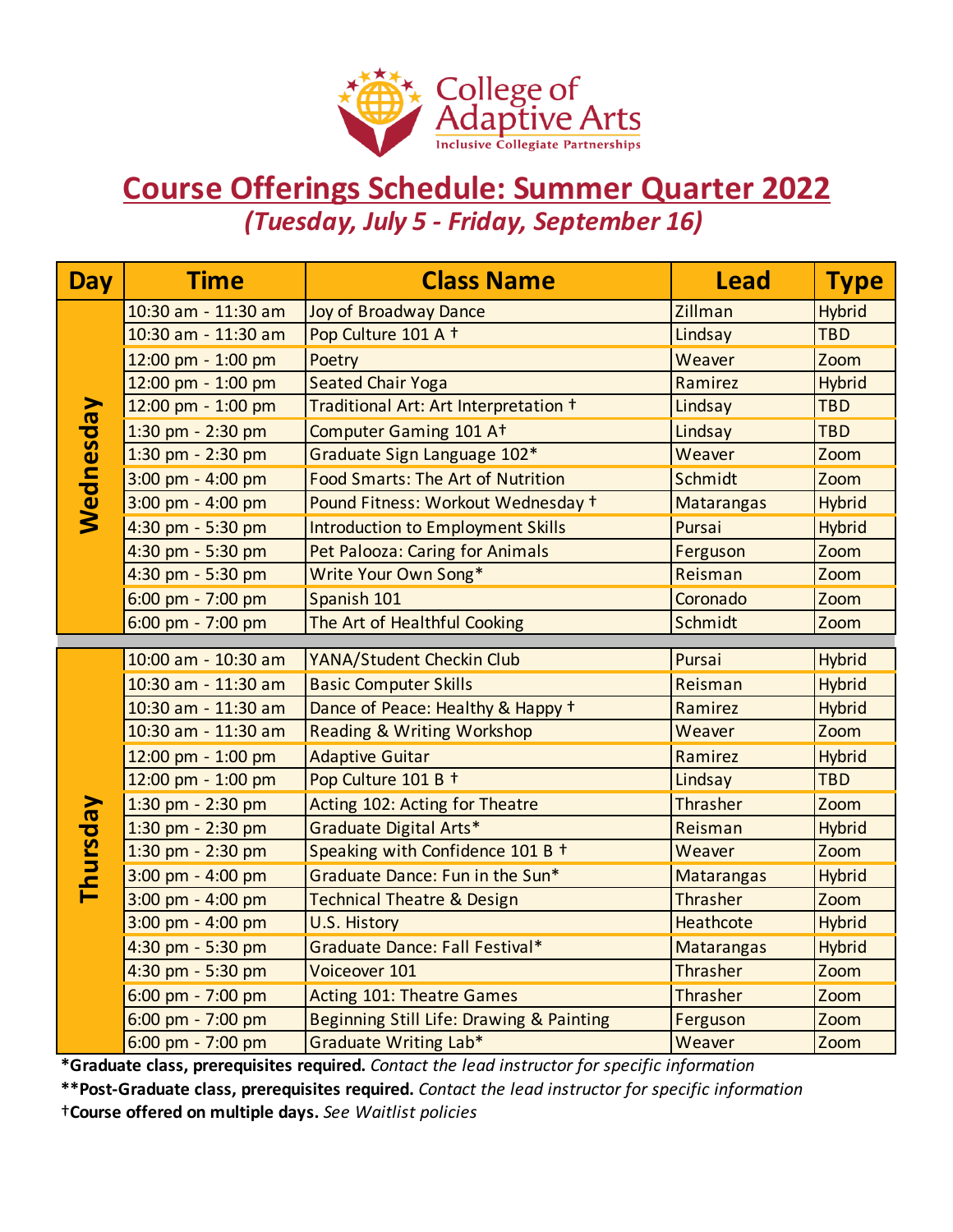

## *(Tuesday, July 5 - Friday, September 16)* **Course Offerings Schedule: Summer Quarter 2022**

| Day    | <b>Time</b>         | <b>Class Name</b>                     | <b>Lead</b>       | <b>Type</b>   |
|--------|---------------------|---------------------------------------|-------------------|---------------|
| Friday | 10:30 am - 11:30 am | Introduction to Online Publishing     | Weaver            | <b>Zoom</b>   |
|        | 12:00 pm - 1:00 pm  | <b>Graduate Theatre Troupe*</b>       | Thrasher          | <b>Zoom</b>   |
|        | 1:30 pm - 2:30 pm   | Pound Fitness: Full Force Friday +    | Matarangas        | Hybrid        |
|        | 1:30 pm - 2:30 pm   | Sign Language 101 B +                 | Weaver            | <b>Zoom</b>   |
|        | 3:00 pm - 4:00 pm   | <b>Advocacy &amp; Engagement</b>      | <b>Riley</b>      | <b>Zoom</b>   |
|        | 3:00 pm - 4:00 pm   | <b>CAA Cardinal Cheer Squad</b>       | <b>Matarangas</b> | <b>Hybrid</b> |
|        | 3:00 pm - 4:00 pm   | Computer Gaming 101 B +               | Lindsay           | <b>Zoom</b>   |
|        | 4:30 pm - 5:30 pm   | Traditional Art: Color & Expression + | Ferguson          | Hybrid        |

**\*Graduate class, prerequisites required.** *Contact the lead instructor for specific information* **\*\*Post-Graduate class, prerequisites required.** *Contact the lead instructor for specific information* †**Course offered on multiple days.** *See Waitlist policies*

## **For More Information…**

#### *Immediate help, including Zoom link assistance: 408-538-3809 #0*

**Attendence:** attendance@collegeofadaptivearts.org

**Course Requests:** registrar@collegeofadaptivearts.org

**General Information & Front Desk:** info@collegeofadaptivearts.org, 408-538-3809 #0

**POS Funding, Regional Centers & Private Pay Tuition:** bobbi@collegeofadaptivearts.org

**Student Administration Portal help:** deanna@collegeofadaptivearts.org, bobbi@collegeofadaptivearts.org, or registrar@collegeofadaptivearts.org

**Website:** https://www.collegeofadaptivearts.org/ **Tech Support & Zoom Training:** michael.reisman@collegeofadaptivearts.org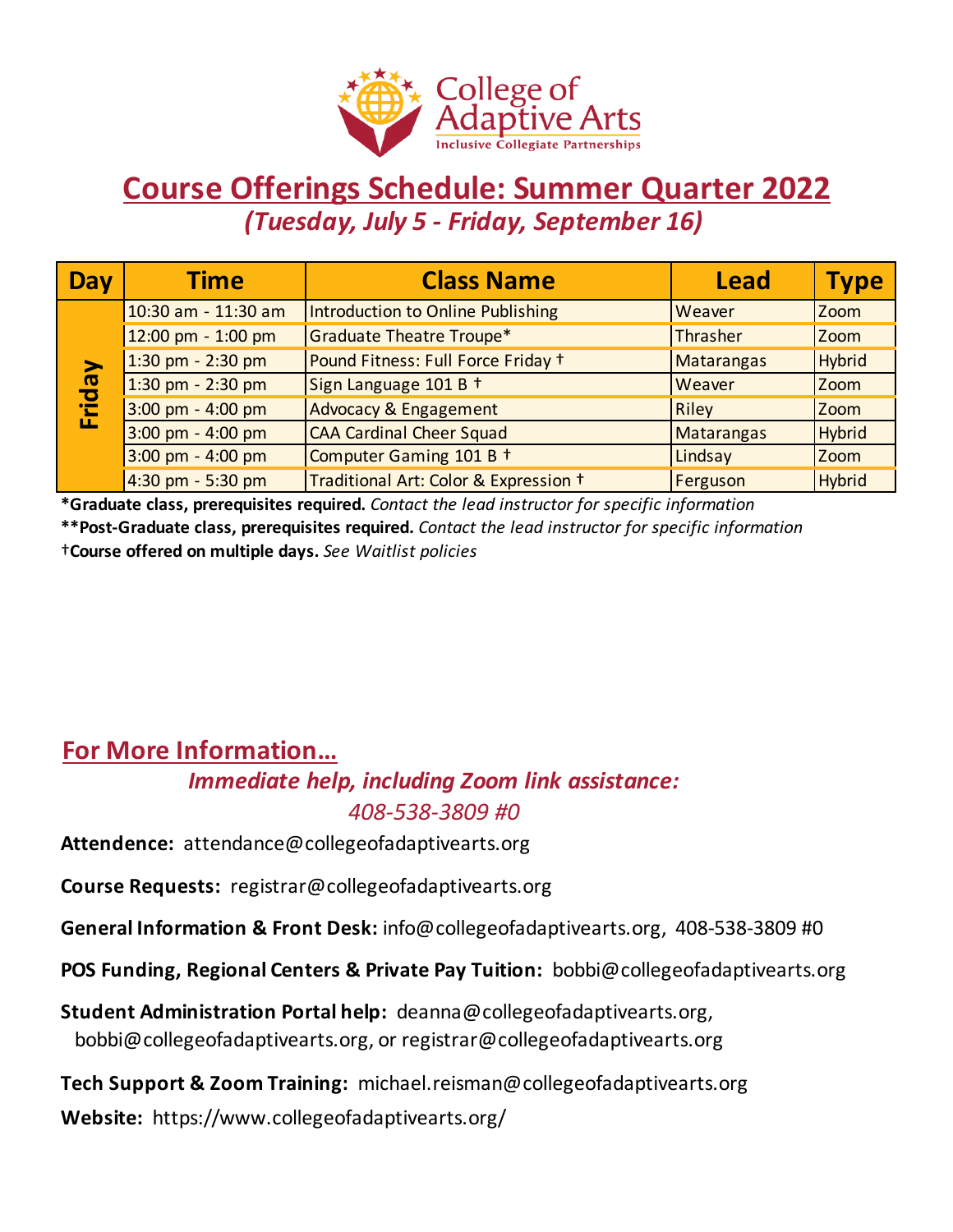

# **Important Information**

*\*\*Watch for the CAA Updates for latest information each week\*\**

## **Class Types: Hybrid** *(onsite/online)* **or Zoom** *(online only)*

- **Contact our Director of Research & Programs, Dr. Pam Lindsay, for details,** and check the CAA Weekly Updates for the latest & greatest news on hybrid classes.

- **Hybrid classes provide students with the option to take the class onsite or online.** We will be hosting up to 2 hybrid classes onsite each timeframe from 10:30 am - 5:30 pm at our flagship campus on the West Valley College campus. We can have 12 onsite students maximum per class onsite. Students must be on the class roster to attend a class onsite.

- **Zoom classes are offered as an online only option, and we wil not be able to provide onsite accommodations for students in these classes.** Please plan accordingly:

- **Students at CAA that are attending classes designated as online only must bring their own device along with headphones that have a mic**

- Students will need to connect to the Guest wifi network and be able to join their class via their device without assistance

- If they are unable to independently connect to their class, they will need a care provider's assistance to make that connection

- The observation area is a good place for them to be seated in while attending their online only class from their device, but there are areas on the West Valley Campus they can also sit such as the Coffee Cart and Library

- **The CAA site manager can provide the CAA Guest network connection information, but will not be able provide further onsite accomodations for the sdutents in these classes. If further accommodations or assistance is needed, a care provider will need to remain on campus with the student**

- Please contact Dr. Pam Lindsay and check out our Weekly Updates for covid safety requirements/precautions for hybrid classes and onsite activities.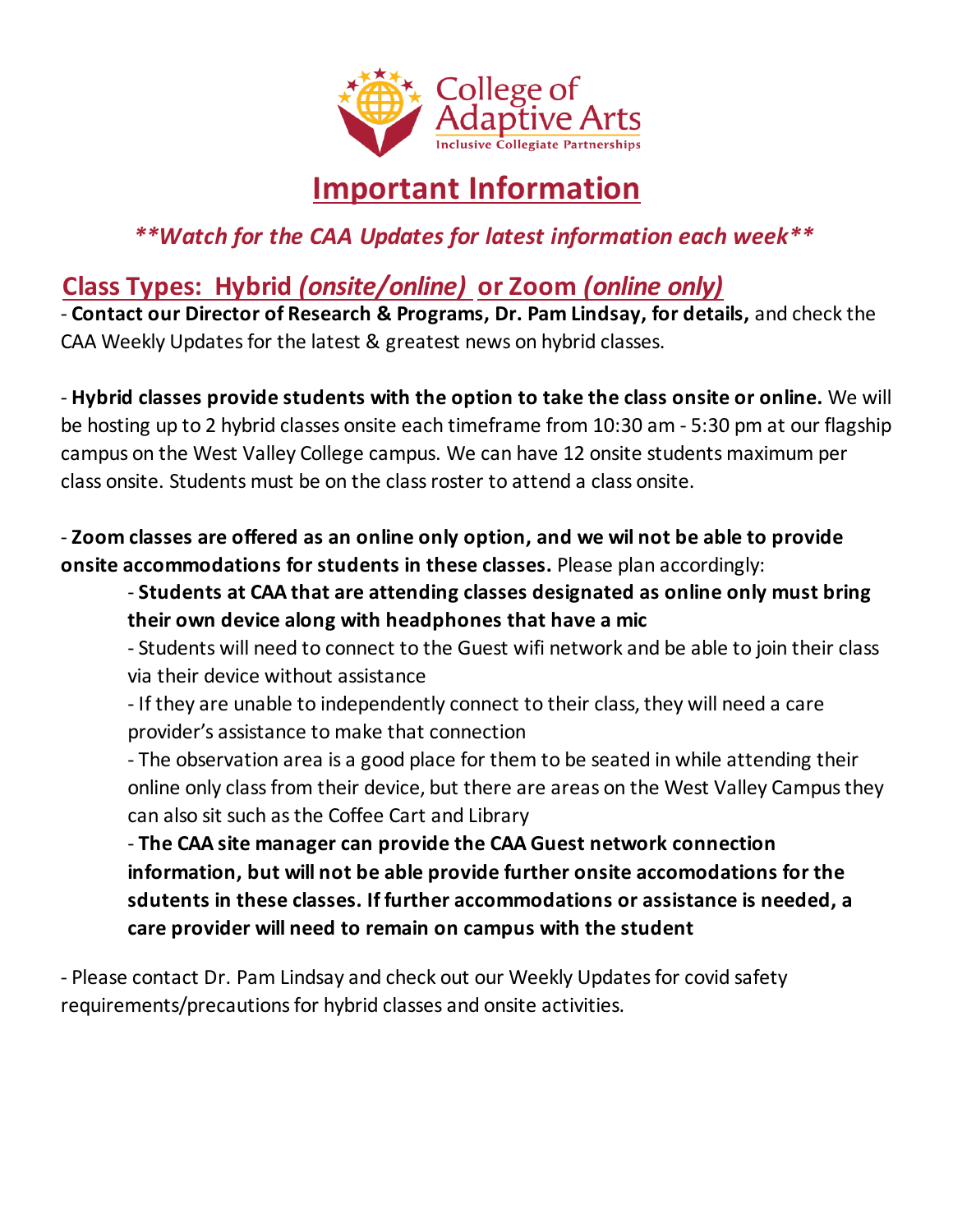

# **Important Information**

#### *\*\*Watch for the CAA Updates for latest information each week\*\**

### **Clubs and Club Teams**

#### **Contact our Director of Research & Programs, Dr. Pam Lindsay, for details**

\*CAA currently offers 2 types of clubs - Clubs that happen during the week aligned with the quarter and have the option to be covered by Regional Centers, and Club Teams that happen outside of CAA's regular quarterly schedule and are currently requiring a private pay model.

\*The YANA/Student Check-in Club happens during the week aligned with the current quarter classes. This is an activity you can register for through your student administration portal and submit to the Regional Center for POS processing or pay for via our private pay tuition model.

\*The other CAA Club Teams happen on Saturdays and are currently a private pay model. They extend beyond the regular school hours of 10 weeks of instruction. Club Team activities happen for 6-month time frames, two Saturdays/month. Private pay is \$125 per CAA Club Team per season. This covers the cost of staffing, rentals, uniforms, and equipment needs.

https://donate.collegeofadaptivearts.org/event/caa-saturday-team-registration-fee/e407863 \*Here's the private pay link, \$125/Club Team:

\*Club and Club Team Offerings, Summer 2022

- \*YANA/Student Check-in Club *Regional Center will cover the POS*
- \*Golf Club Team *private pay tuition model*
- \*Bowling Club Team *private pay tuition model*
- \*Gaming Club Team *private pay tuition model; future offerings*

### **Course Credit for Electives in the Community**

#### **Contact our Director of Research & Programs, Dr. Pam Lindsay, for details**

\*CAA will grant up to 1.5 credits for approved elective classes in the community. Email registrar@collegeofadaptivearts.org regarding registration for outside elective credit. Examples of current elective options include:

- \*All Adaptive Health/Fitness/Swimming Classes at the YMCA on The Alameda
- \*Buddies in Action, Personal Fitness Training, http://www.buddiesinaction.com/
- \*AnT Swim School, http://www.antswim.com/
- \*Latizmo Productions, latizmohiphop.com
- \*Inclusive World, www.inclusiveworld.org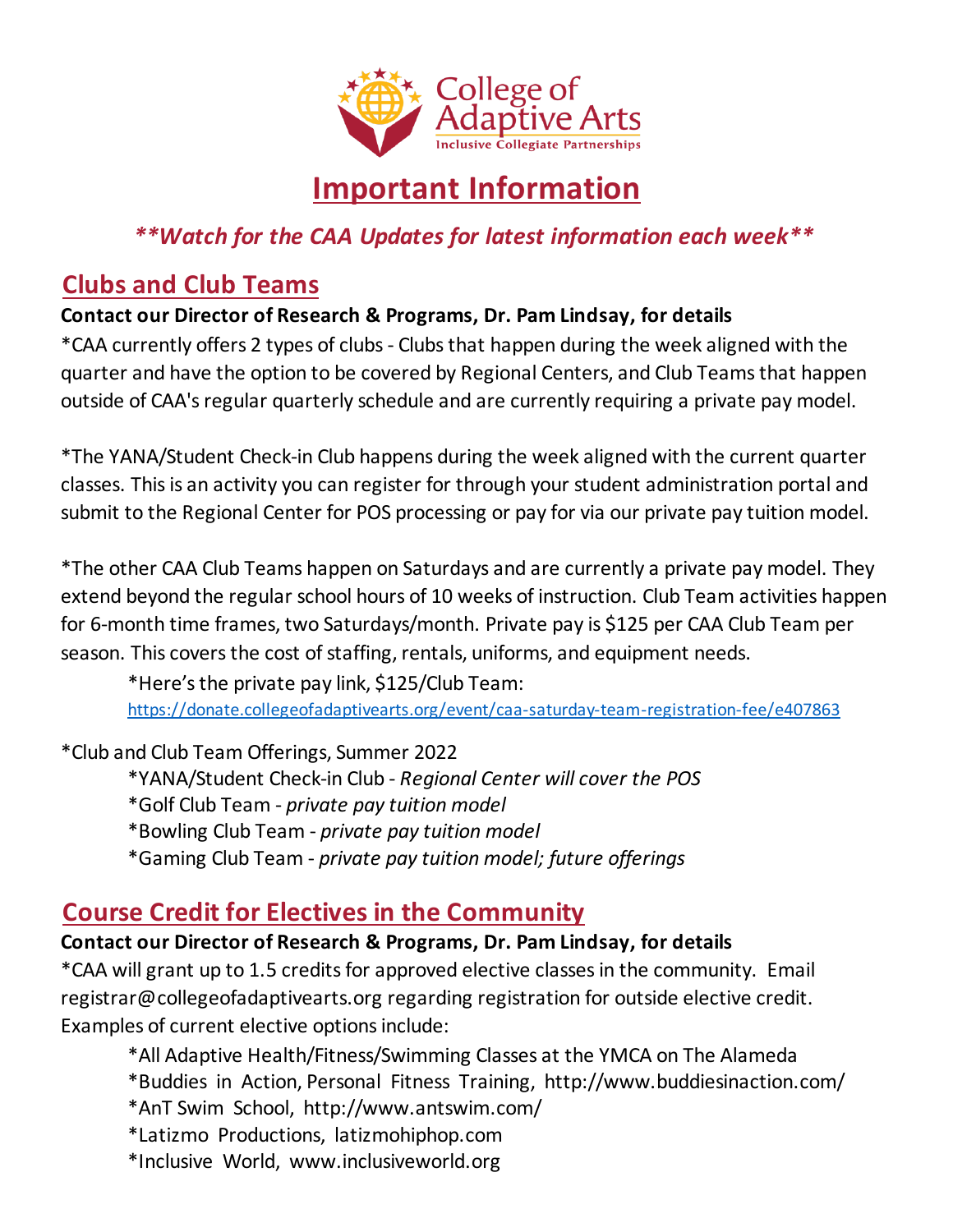

## **Important Information**

*\*\*Watch for the CAA Updates for latest information each week\*\**

#### **Frequently Requested Info: CAA Funding Inquiries at Regional Centers**

**When meeting with your case manager to complete a POS form requesting class coverage, you may need the following information**

- \*CAA is a charitable nonprofit
- \*CAA's s vendor number is ZS0975
- \*CAA's budget code is 102 Group

\*Consumers must get pre-approval for hours intended for POS coverage prior to quarterly attendance

\*Students should submit hours requests for blocks of 2 quarters

\*Classes are 1 hour/1 unit per week for 10 weeks each quarter:

1 unit x 10 weeks = 10 units total per class/per quarter

 *The Busrar will provide adjusted unit info if holidays change the units for a class* \*Up to 12 classes may be covered: 12 units per week/120 units per quarter

\*Start/end dates are provided in this document, in the "Weekly Updates" emailed out every Monday, and on our website: www.collegeofadaptivearts.org

\*An example of student objectives connected to their studies, including benchmark ("before") and target ("after") goals, include a level of current occurrence and sustained or additional outcomes through experience in a particular class or classes \*CAA class credits, applied toward students' diploma or certificate goals, are awarded based on exposure to & experience with class concepts at each individual student's own pace & level of ability with instruction toward increased independent use of skills \*Students are 18 years of age or older; there is no age or time limit for participation \*Students may take 1 class for a certificate; take classes periodically; pursue a CAA diploma in a selected field of study; or pursue new diploma tracks on an ongoing basis \*CAA provides opportunities for lifelong adult education in a collegiate environment emphasizing personal responsibility, self-advocacy, independence, community involvement & applied cognitive skill-building through learning & class/community events, offering private diplomas (non-transferrable to state-accredited organizations)

- 0-1 days=0 credit
- 2-4 days=1 credit
- 5-7 days=2 credits
- 8-10 days=3 *(full credit for the class)*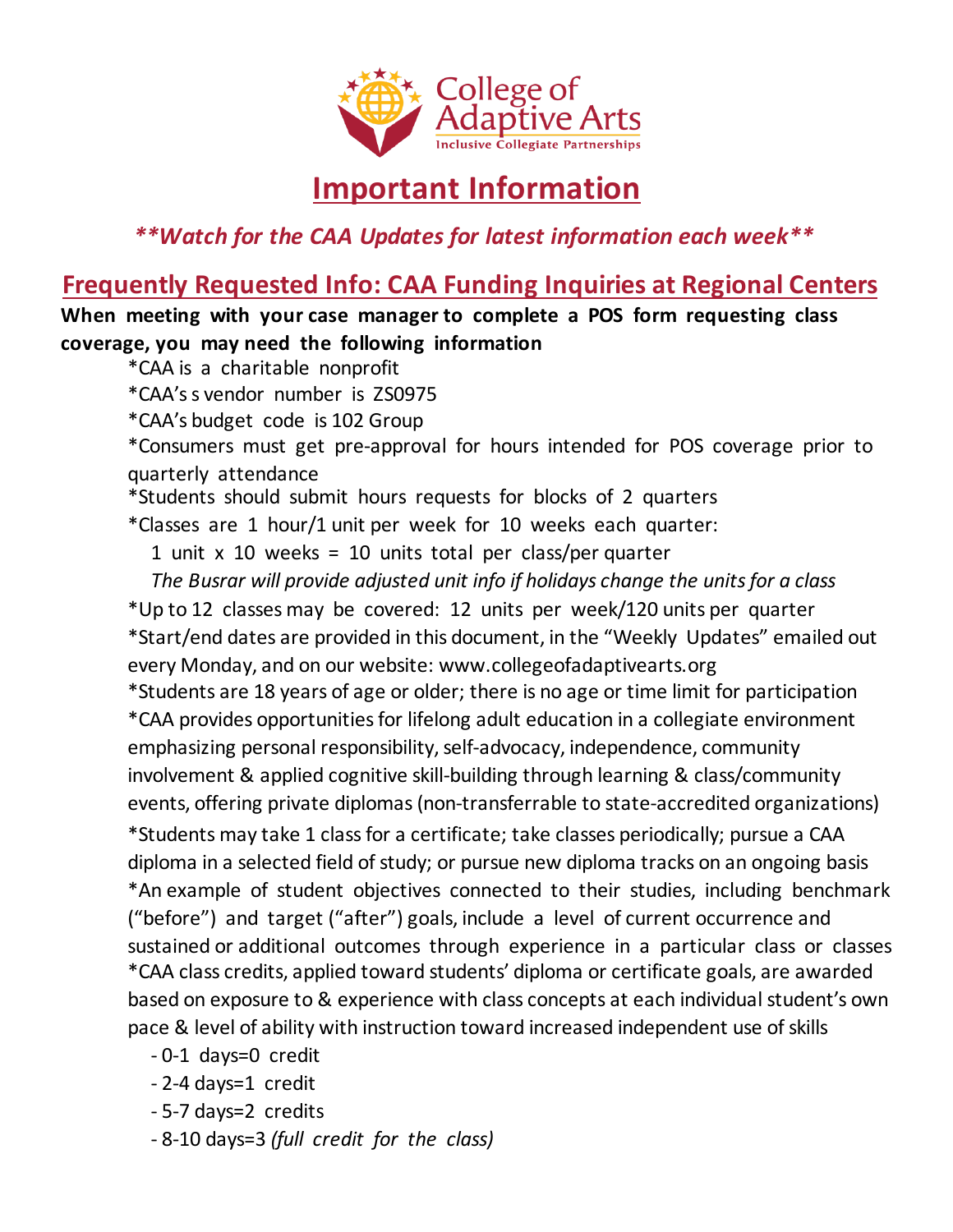

### *\*\*Read any instructions & policies provided in this document, on the CAA website, in weekly updates, on the portal, and sent via email\*\**

 *We provide all the answers you'll need, so check out these handy resources for quick answers* 

### **Here's what you need to know about requesting courses**

- **It is the responsibility of the families to keep informed** about due dates, procedures, and policies, as well as to check their emails and portals for notifications from staff about their class schedules and registration updates

- **Processing times can take up to a week for all forms and all course requests, so hang tight!** Emailing multiple times a day will slow down response times

- **Requests are processed in the order they are received.** There is no way to jump the queue ahead of other students as we want to honor our students and staff. Contacting Professors, Operational Staff, Executives, and Administrators will not result in jumping the queue ahead of other students

- **Requesting courses does not guarantee a spot on the roster**. Make sure to read your class schedule and check all your inboxes, including spam folders, for notifications regarding any udpates to your class schedule

- **Course requests can only be made via the Course Request Form, and add/drop requests can only be made via emailing the Office of the Registrar**. Requests made via voicemails, phone calls, and emailed Course Request Form cannot be accommodated at this time. Please do not email CAA Manager, Sarah Thrasher, directly via her work email; email her and her team via the **registrar@collegeofadaptivearts.org** email address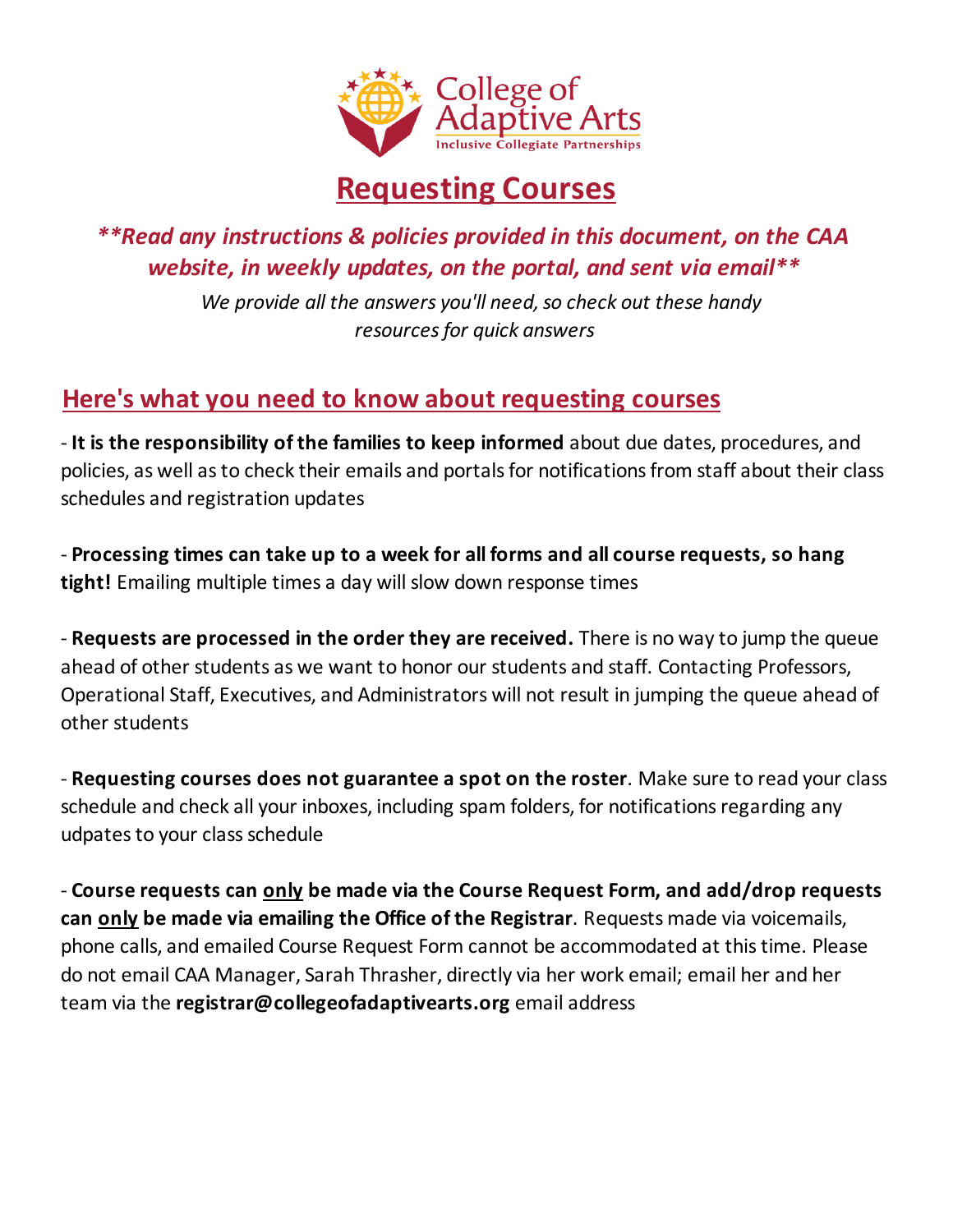

*\*\*Read any instructions & policies provided in this document, on the CAA website, in weekly updates, on the portal, and sent via email\*\**

> *We provide all the answers you'll need, so check out these handy resources for quick answers*

#### **How to request courses**

- When your student's Registration Period begins (*see dates page* ), **you will find the link for the Course Request Form in the primary contact's portal under the "Course Requests" tab** 

- If you are a Current Student and do not see the Course Request Form, make sure you are logged in as the **primary contact**

- If you are a Prospective Student, New Student, or Returning Student and don't see the Course Request Form in your portal, double check that you've got the right dates and that you've completed all required steps to enrollment/re-enrollment

- **Email the Office of the Registrar for requests to change your Class Schedule after you've submitted your Course Request Form.** This includes Adds/Drops, and requesting an alternate class. Please do not email CAA Manager, Sarah Thrasher, directly via her work email; email her and her team via the **registrar@collegeofadaptivearts.org** email address

- **Requests are processed in the order they are received. Processing times can take up to a week for all forms and all class requests.**

- **Course requests can only be made via the Course Request Form; add/drop requests can only be made via emailing the Office of the Registrar**

- If the final day of the registration periods for the Summer 2022 quarter is missed, students are encouraged to re-enroll for the following quarter, as the College of Adaptive Arts is a lifelong learning model and we will be very excited to see them!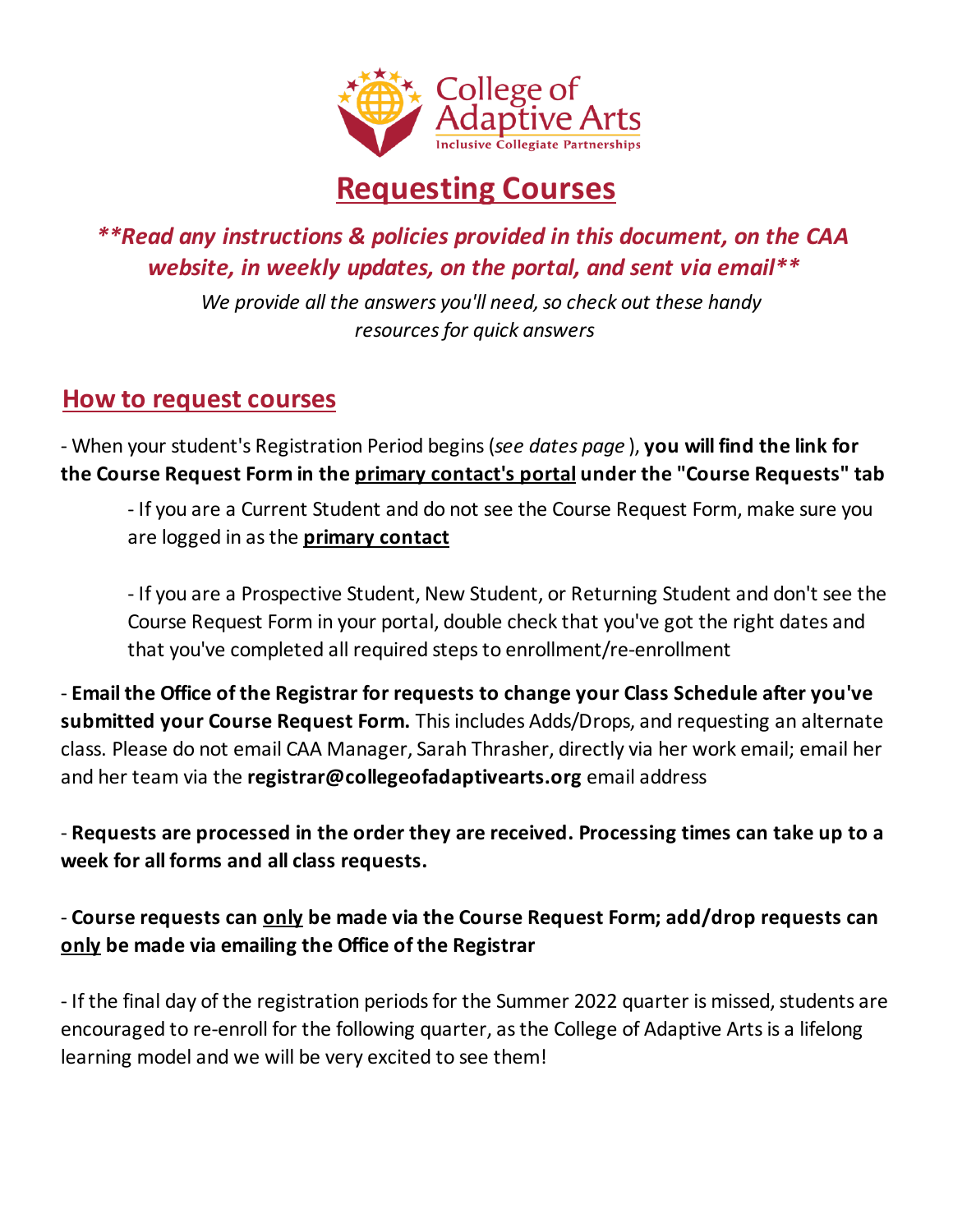

*\*\*Read any instructions & policies provided in this document, on the CAA website, in weekly updates, on the portal, and sent via email\*\**

> *We provide all the answers you'll need, so check out these handy resources for quick answers*

### **What's Next**

- **Once a student is scheduled to class rosters, the Class Schedule can be downloaded from the E-Locker in your portal**

- **If you do not see a class you requested on your Class Schedule or it says "WAITLIST" on your Class Schedule**, then the class is either full and you have been waitlisted for that class *(see waitlist policy)*, the class is a class that is offered on multiple days *(see the policy for classes offered on multiple day);* or there is a pending Graduate/Post-Graduate class request

- **Email the Office of the Registrar at registrar@collegeofadaptivearts.org to request changes to your Class Schedule or to make an alternate class selection if you have been Waitlisted**. Requests are processed by order of submission, and processing times are 1 week. Requests to change your Class Schedule can only be made via email

- **Once you have your Class Schedule, follow the payment instructions provided below by our Bursar, Bobbi Tafoya.** Email Bobbi Tafoya at bobbi@collegeofadaptivearts with questions

- **Regional Center Tuition:** Email a copy of your class schedule to your service coordinator to begin the POS process with your regional center, copying Bobbi Tafoya at bobbi@collegeofadaptivearts

- Once Bobbi receives a screenshot of the submitted POS from the regional center, you will be cleared to have access to Zoom links for the quarter once the Zoom Links Schedule is released

- **Private Tuition Payment**: Email Bobbi Tafoya at bobbi@collegeofadaptivearts.org to receive the Private Pay Tuition link. Once payment has been verified, Zoom links for the quarter will be emailed out once the Zoom Links Schedule is released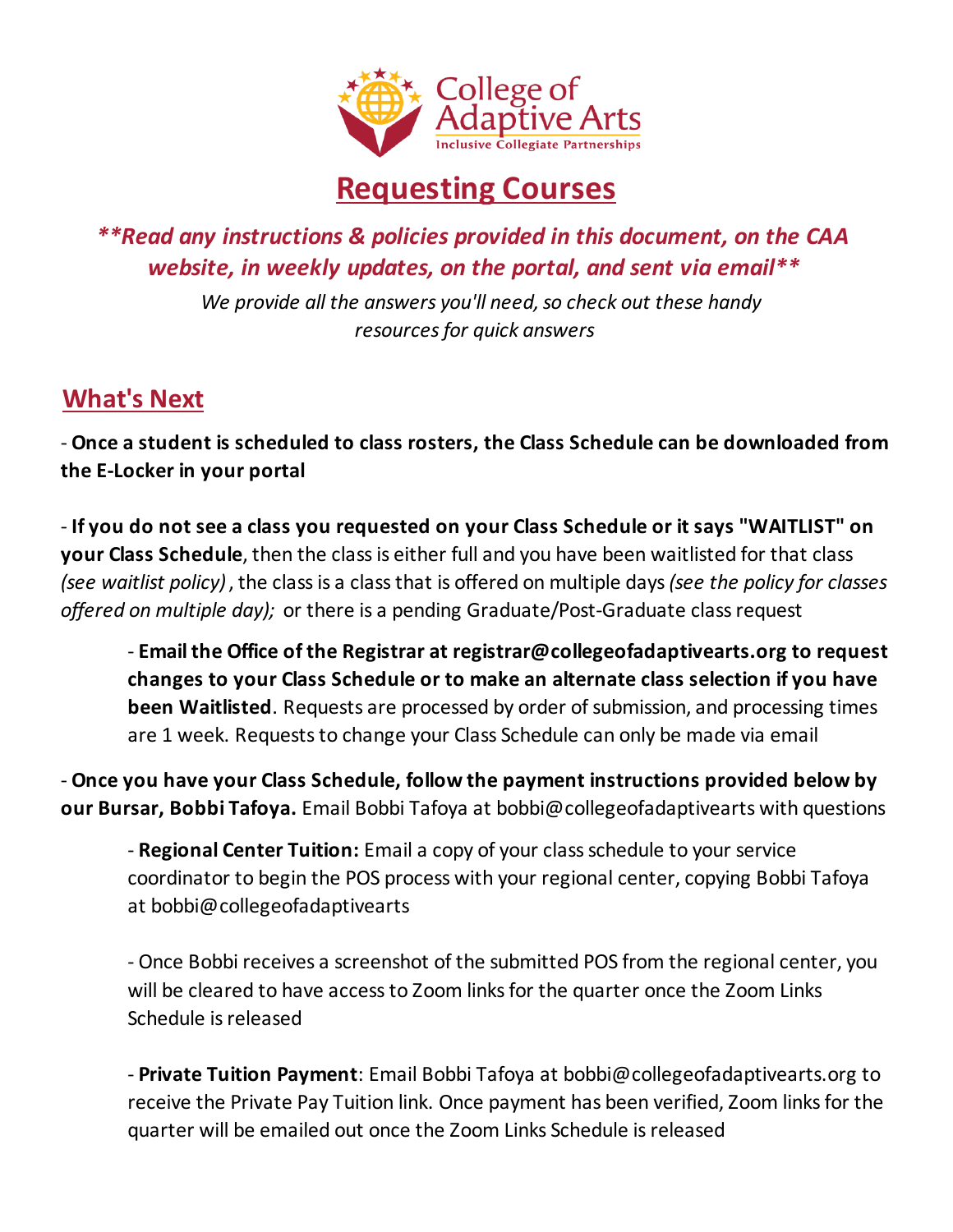

*\*\*Read any instructions & policies provided in this document, on the CAA website, in weekly updates, on the portal, and sent via email\*\**

> *We provide all the answers you'll need, so check out these handy resources for quick answers*

## **Add/Drop Period**

- **The Add/Drop Period is the first week of the quarter** *(see dates page)*. Only students who requested classes during the Summer 2022 Registration Periods will be eligible to add/drop classes. **Email the Office of the Registrar at registrar@collegeofadaptivearts.org to make Add/Drop requests to your Class Schedule**

- **See the next page for the Waitlist Policy and the Policy for courses that are offered on Multiple Days**

- **It could take through the end of the second week of the quarter to resolve the Waitlists**, we appreciate your patience. At that point, you will be notified via email that you will need to select an alternate class from the list of classes with availability. Should an alternate class not be selected by the due date provided, we may not be able to accommodate late requests

- **Requests are processed in the order they were received. Processing times take up to 1 week, so hang tight! There is no way to jump the queue ahead of other students as it is important to CAA to honor our students and staff.** Contacting Staff will not result in jumping the queue ahead of other students

- Once your Add/Drop request is processed, you'll be able to downdload your updated Class Schedule from the E-Locker in your portal